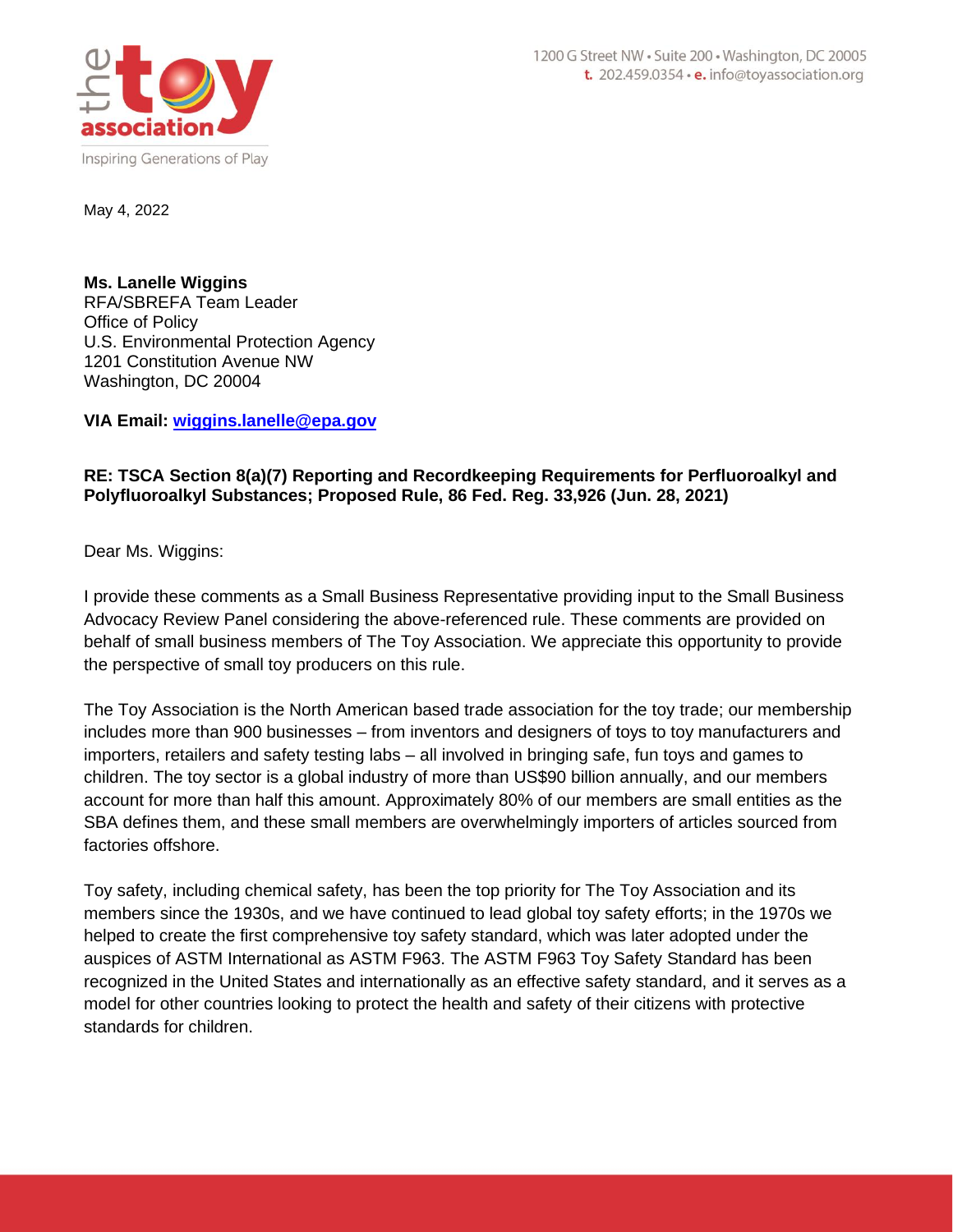Page 2 of 5

## **THE PROPOSED RULE**

The 2020 National Defense Authorization Act added a new section 8(a)(7) to TSCA, directing EPA to promulgate an information collection rule applicable to manufacturers of "PFAS":

(7) PFAS DATA.—Not later than January 1, 2023, the Administrator shall promulgate a rule *in accordance with this subsection* requiring each person who has manufactured a chemical substance that is a perfluoroalkyl or polyfluoroalkyl substance in any year since January 1, 2011, to submit to the Administrator a report that includes, for each year since January 1, 2011, the information described in subparagraphs (A) through (G) of paragraph (2).

The amendment does not expand EPA's reporting authorities, it merely directs EPA to use them. The statute requires EPA to promulgate the final reporting rule by January 2023 but does not specify a deadline for the reporting itself. Nor does the amendment identify any intended purpose or object for the reporting. The details of the reporting are left to EPA's discretion, but EPA's discretion to set reporting obligations under section 8(a)(7) is not unlimited.

TSCA section 8(a)(2) subparagraphs (A) through (G), referred to by the amendment, describe the full range of information for which EPA can require reporting under section 8(a).

## PFAS Reporting is Subject to TSCA section 8(a) Prudential Limits.

The statutory text carefully included words to assure that all existing burden mitigation provisions of TSCA section 8(a) were made applicable to this new information collection, just as they are for all other TSCA section 8(a) rules. Congress specifically directed that the new section 8(a)(7) PFAS rule should be promulgated in accordance with the other provisions of subsection 8(a):

Not later than January 1, 2023, the Administrator shall promulgate a rule *in accordance with this subsection* ….

TSCA § 8(a)(7) (emphasis added). As used in TSCA, "subsection" refers to the first rank subdivision below the numbered section level. Accordingly, this cross reference in TSCA section

8(a)(7) refers to TSCA subsection 8(a) and requires that EPA promulgate this PFAS rule "in accordance with" that subsection.

Subsection 8(a) has several limits that require EPA to use skill and good judgment in the exercise of its broad information collection authorities to require others to expend resources. These prudential limits closely parallel but are more restrictive than the 5 CFR § 1320.5(d) standards for ICR approval under the PRA:

- a) EPA may only require reporting that is "reasonable"  $\lbrack \S 8(a)(1)(A)\rbrack$ ;
- b) "small manufacturers and processors" are exempt from section 8(a) reporting in most circumstances [§ 8(a)(1)];
- c) reporting is required only to the extent that the information sought is "known or reasonably ascertainable" [§ 8(a)(2)];to the extent feasible, EPA must not require reporting that is unnecessary  $[\S 8(a)(5)(A)];$
- d) to the extent feasible, EPA must not require reporting that is duplicative  $[\S 8(2)(5)(A)]$ ; t
- e) o the extent feasible, EPA must minimize the cost of compliance with section 8(a) reporting rules to small manufacturers and processors [§ 8(a)(5)(B)]; and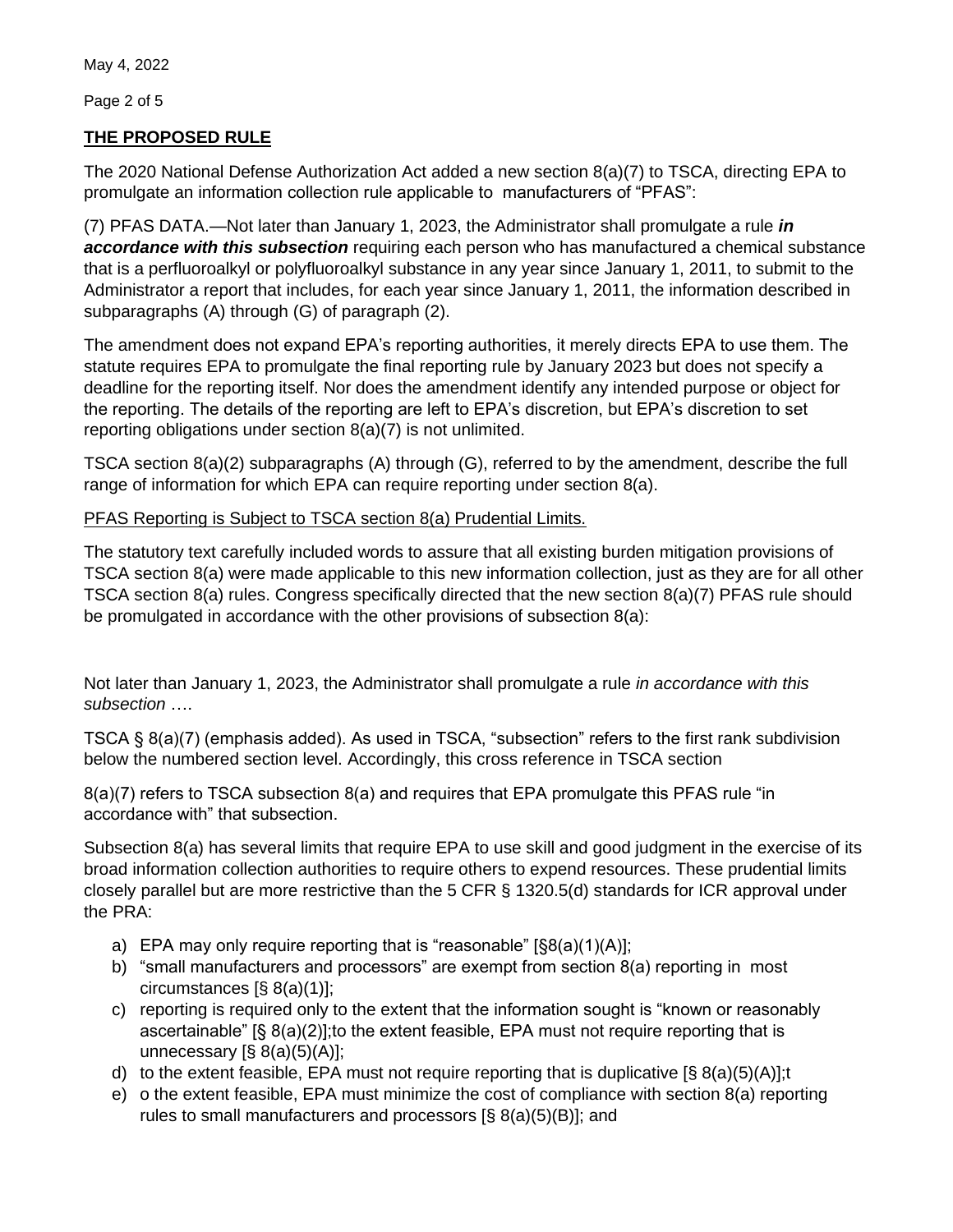Page 3 of 5

f) to the extent feasible, EPA must direct any reporting obligations to those likely to have the information relevant to the effective implementation of TSCA (and avoid burdening those that do not)  $[\S$  8(a)(5)(C)].

## **OUR COMMENTS**

We generally support collecting existing PFAS health, exposure and use information from industry to support good public policy and meet well defined information needs. However, in this case, the information collection program outlined in EPA's proposed rule was not designed to meet specific unmet information needs and, in our view, is needlessly burdensome. As discussed herein, this flaw arises from a mistaken view of the extent of EPA's discretion under the statute to tailor the rule to its actual information needs. EPA has viewed its discretion too narrowly. In fact, EPA has both the discretion and the time to design a practicable information collection rule that will generate useful information for policy making, without undue burden on the entire regulated community.

As discussed more fully below:

1. EPA is required to issue a PFAS reporting rule in accordance with the information collection planning and burden limiting provisions of the Paperwork Reduction Act (PRA) and TSCA section 8(a). EPA is mistaken to the extent it concludes that it has no discretion to create exemptions and tailor the reporting rule to its current information needs. The reporting rule must be tailored to:

a) avoid duplication to the extent feasible;

b) avoid unnecessary reporting to the extent feasible;

c) limit reporting to information that will be of practical utility to EPA (in substance and in a format) to address particular needs;

d) use the least burdensome approach necessary for the proper performance of the Agency's function;

e) exempt qualifying small businesses; and;

f) to distinguish to the extent feasible among classes of persons and direct reporting obligations to those likely to have useful, responsive information *reasonably ascertainable by those entities*.

Congress directed EPA to promulgate a reporting rule in accordance with these guidelines. Failure to do so would be a violation of TSCA and the Administrative Procedures Act.

2. Given its past interpretation of section 8(a)(7), EPA has never assessed its specific PFAS information objectives that might be addressed by TSCA section 8(a)(7) reporting. At this stage, EPA should redraft the rule based on a principled assessment of its unmet information needs, and articulate a clear plan that will allow it to make practical use of the collected information. The rule then can be tailored to generate the required information while also avoiding unnecessary, duplicative, or needlessly burdensome requests.

3. EPA has grossly underestimated the practical scope and burden associated with the proposed reporting and EPA's PRA ICR should be rejected in its current form. As mentioned previously, 80% of our members are small enterprises, and most import articles only from complex offshore supply chains in multiple countries. They do not intentionally add PFAS (with the rare exception being use of fluoropolymers for internal gears, mechanisms, etc.), but non-polymeric PFAS may be present as contaminants at *de minimis* amounts, so they would need to undertake due diligence to determine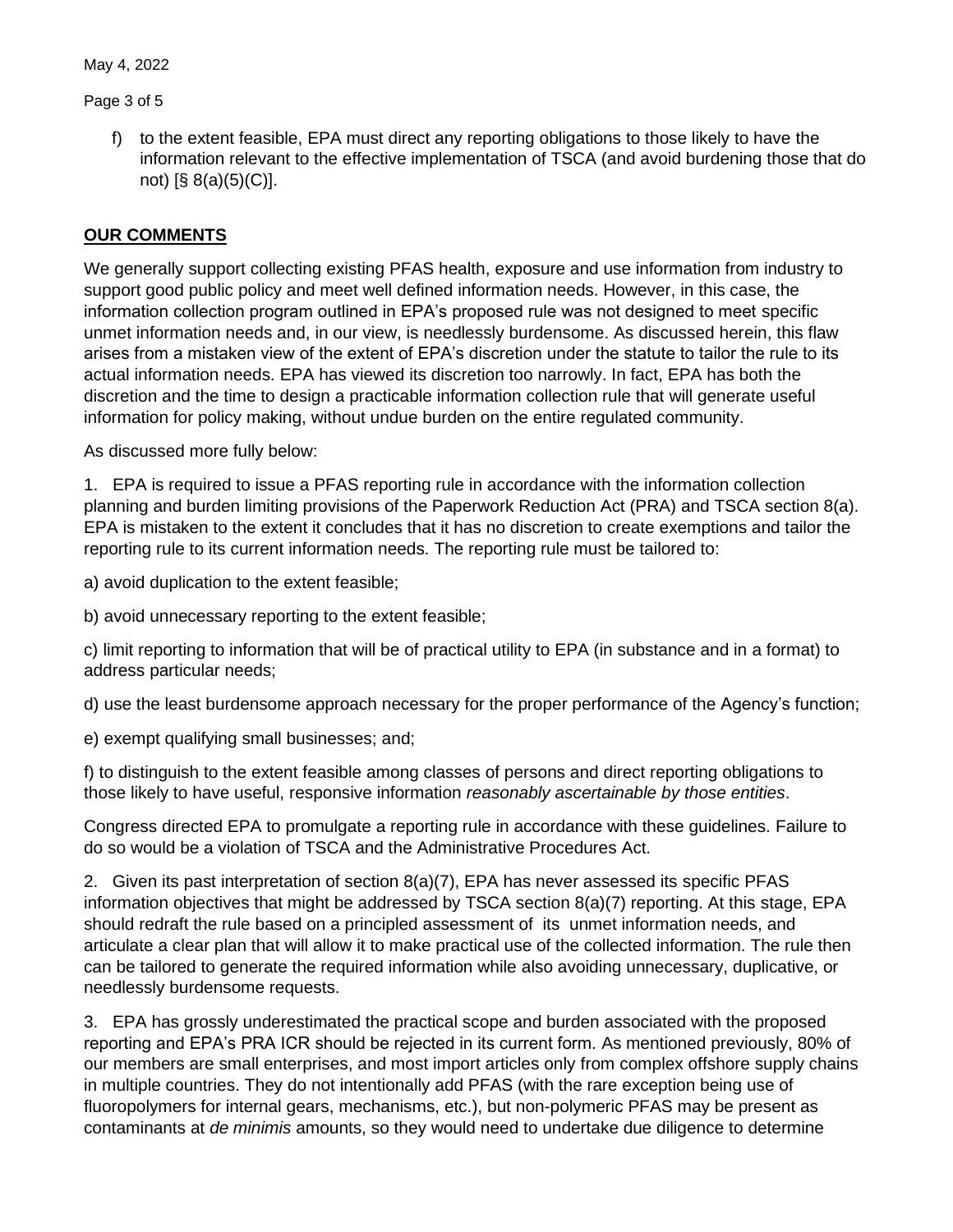Page 4 of 5

whether this is the case. These are businesses that are in many cases struggling to survive the effects of the pandemic, supply chain snarls, and inflation, and this rule imposes an unwelcome burden atop those. In many cases, their suppliers have not survived the past two years, thus data gathering may include testing of stock rather than supply chain surveys.

EPA has grossly underestimated the number of affected businesses and the cost that small entities would incur. EPA has estimated costs based on sales volume, but in a consumer-responsive industry like toys, the more appropriate measure is stock keeping units ("SKUs"); even small companies may carry up to 10,000 SKUs, each requiring investigation at approximately five hours per SKU @ \$50.00/hr, or as much as \$2.5 million. You can imagine what a burden this is for a company with \$10 million in annual sales. Adding to the cost and difficulty is that toys are popular one month, and not so much the next, so an average toy company replaces 50% of its line offerings every year. Multiply this by the 10-year reporting period, and the problem becomes enormous, especially for entities with scant expertise and bandwidth. It is likely outside consultants and product testing will often be necessary, adding to the costs involved.

These small entities not only would be unduly burdened by the costs involved but are unlikely to be able to provide meaningful data to the Agency, despite having expended enormous sums. This is because the information is in most cases not reasonably ascertainable by them. Add to this the fact that most PFAS in toys will be de minimis contaminants withing a solid matrix, and the cost/benefit ratio becomes difficult to rationalize.

4. There are techniques available to EPA to tailor the reporting rule that balance EPA's reasonable information needs, differences in the kind and extent of information available to companies in the value chain and burden on the regulated community. These include establishing different response obligations corresponding to a respondent's expected level of knowledge and using tiered and phased approaches to focus reporting on the most relevant and reliable information and to defer or make conditional reporting on information that is less useful, less reliable, or significantly more difficult to obtain.

5. We respectfully request that EPA narrow the scope of required reporting with additional proper exclusions as follow:

a) exclude importers of articles;

- b) exclude small businesses to the extent they are importers of articles;
- c) exempt materials imported in quantities of less than 2,500 lbs. per year;
- d) exempt *de minimis* amounts in articles;
- e) materials for which EPA has not listed a specific chemical identity;

f) exempt most fluoropolymers, consistent with EPA's approach in its TSCA Chemical Data

Reporting rule.

6. We respectfully request that EPA also modify or narrow individual reporting elements to avoid unnecessary, duplicative, or unduly burdensome reporting: